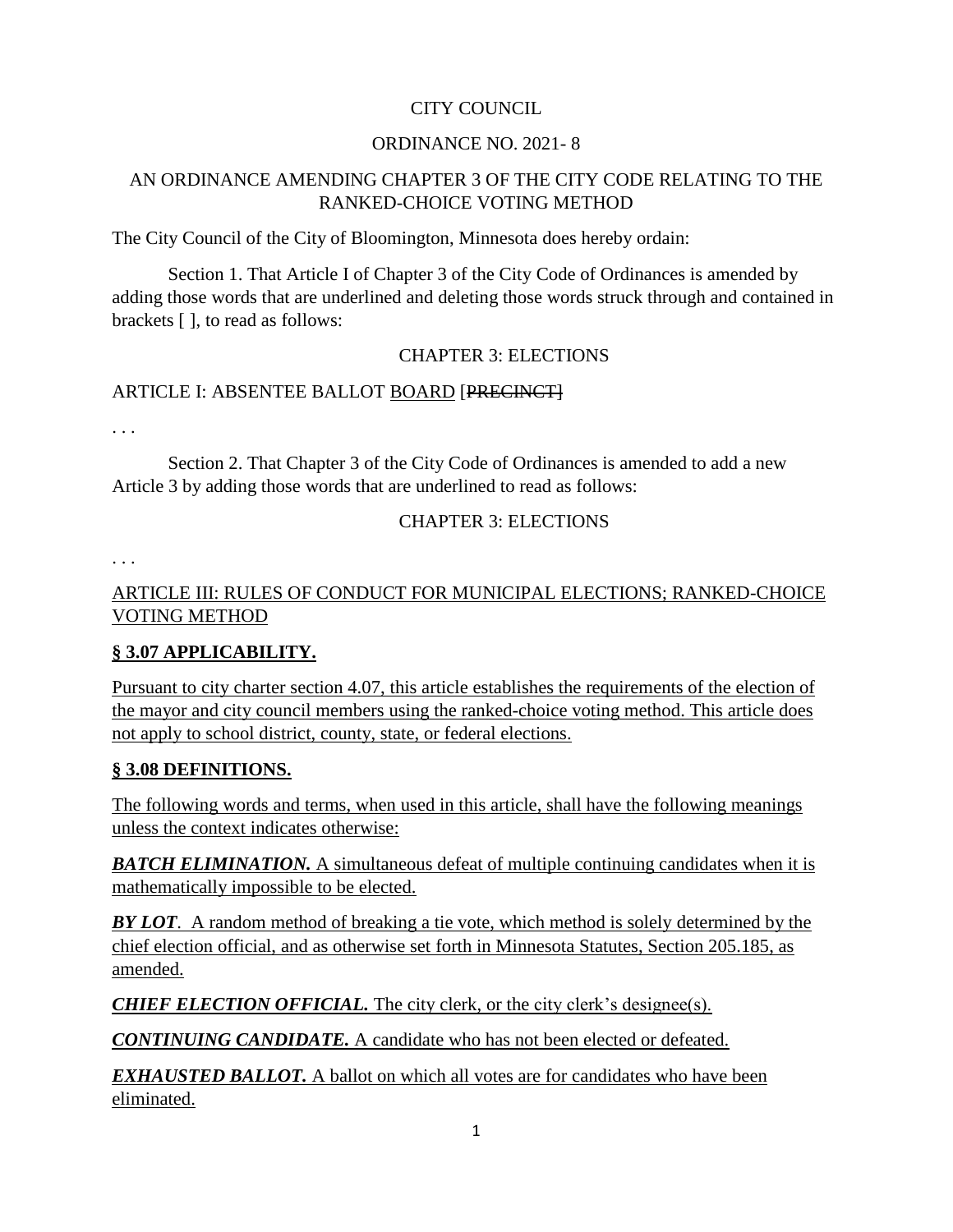*HIGHEST CONTINUING RANKING.* The ranking on a voter's ballot with the lowest numerical value for a continuing candidate.

*INACTIVE BALLOT.* A ballot that can no longer be counted, for the duration of the tabulation process. This includes exhausted ballots, partially defective ballots and totally defective ballots.

## *MATHEMATICALLY ELIMINATED.* Either:

- 1. The candidate could never win because that candidate's current vote total plus all votes that could possibly be transferred to the candidate in future rounds (from candidates with fewer votes, tied candidates, and from write-in candidates) would not be enough to equal or surpass the candidate with the next higher current vote total; or
- 2. The candidate has a lower current vote total than a candidate who is described by (1).

*MATHEMATICALLY IMPOSSIBLE TO BE ELECTED.* Mathematically eliminated by the next higher current vote total comparison.

MAXIMUM POSSIBLE THRESHOLD. The number of votes sufficient for a candidate to be elected based on Election Day tabulation. The maximum possible threshold equals the total ballots cast, including ballots with no votes, undervotes, skipped rankings, and overvotes for the office, divided by two (2), then adding one (1).

> <u>Maximum Possible Threshold</u> =  $\frac{\text{Total balls cost}}{2}$  $\frac{1}{2}$  +1

*OVERVOTE.* Occurs when a voter ranks more than one (1) candidate at the same ranking.

**PARTIALLY DEFECTIVE BALLOT.** A ballot that is defective to the extent that election judges are unable to determine the voter's intent with respect to the office being counted.

*RANKED-CHOICE VOTING.* An election method in which voters rank candidates for an office in order of their preference and ballots are counted in rounds where votes are distributed to candidates according to the preferences marked on each ballot until one (1) candidate meets the threshold, or until two (2) candidates remain and the candidate with the greater number of votes is declared elected.

*RANKED-CHOICE VOTING TABULATION CENTER.* Ranked-choice voting tabulation center means the location selected by the chief election official for the tabulation of votes.

**RANKING.** The number assigned by a voter to a candidate to express the voter's preference for that candidate. Ranking number one (1) is the highest ranking and the voter's most preferred candidate. A ranking of lower numerical value indicates a greater preference for a candidate than a ranking of higher numerical value.

*REPEAT CANDIDATE RANKING.* Occurs when a voter ranks the same candidate at multiple rankings for the office being counted.

*ROUND*. An instance of the sequences of voting tabulation steps.

**SKIPPED RANKING.** Occurs when a voter leaves a ranking blank and ranks a candidate at a subsequent ranking.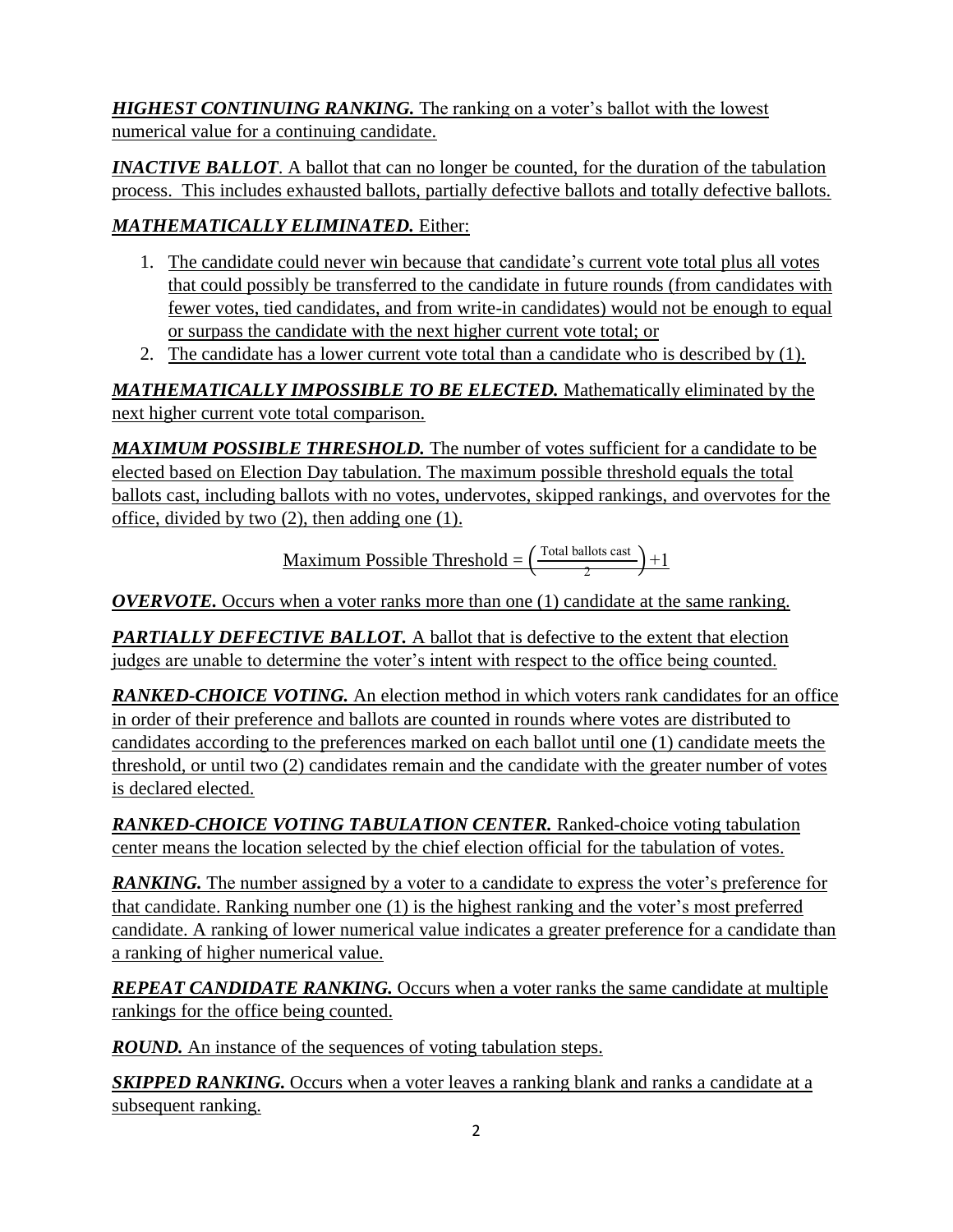*SUM OF ALL RANKED-CHOICE VOTES.* The sum of all votes for a candidate at every ranking for an office, including all repeat candidate rankings.

*THRESHOLD*. The number of votes sufficient for a candidate to be elected to each office on the ballot during that tabulation round. The threshold equals the total votes counted, after removing inactive ballots, divided by two (2), then adding one (1).

$$
Threshold = \left(\frac{\text{Total votes cast}}{2}\right) + 1
$$

*TRANSFERABLE VOTE.* A vote for a candidate who has been defeated.

**TOTALLY DEFECTIVE BALLOT.** A ballot that is defective because the election judges are unable to determine the voter's intent for any office on the ballot, it contains marks identifying the voter, or it is deemed defective by state statute.

*UNDERVOTE.* An instance when a voter does not rank any candidates for an office or ranks less than the maximum allowable number of candidates.

*WRITE-IN CANDIDATE*. A vote cast for a person whose name is not printed on the ballot by writing the name of the person on the blank line provided on the ballot. A write-in candidate must meet the qualifications of the office in order to be declared elected to the office.

# **§ 3.09 ADMINISTRATIVE RULES.**

The chief election official shall establish and approve administrative rules for conducting municipal elections consistent with this article.

# **§ 3.10 BALLOTS.**

(a) Ballots.

- (1) A ballot must allow a voter to rank a number of candidates equal to the total number of candidates who filed for office, up to a maximum of six (6) rankings. A ballot must allow a voter to add write-in candidates as one or more of the ranked candidates.
- (2) A ballot must include instructions to voters that clearly indicate how to mark the ballot and how to rank candidates in order of the voter's preference so that an election judge or voting machine can tabulate the results.

(b) Mixed-election method ballots. If elections are held in which ranked-choice voting is used in addition to other methods of voting, the ranked-choice voting and non-ranked-choice voting elections must be on the same ballot if possible, with ranked-choice voting and non-rankedchoice voting portions clearly separated on the ballot. If placement of all offices to be elected cannot be placed on a single ballot, a separate ballot may be used for those offices to be elected using ranked-choice voting. The city may deviate from the standard ballot order of offices to allow separation of ranked-choice voting and non-ranked-choice voting elections.

# **§ 3.11 RANKED-CHOICE VOTING TABULATION CENTER.**

The chief election official shall designate at least one (1) location to serve as the ranked-choice voting tabulation center. Tabulation of votes must be conducted as described in this article.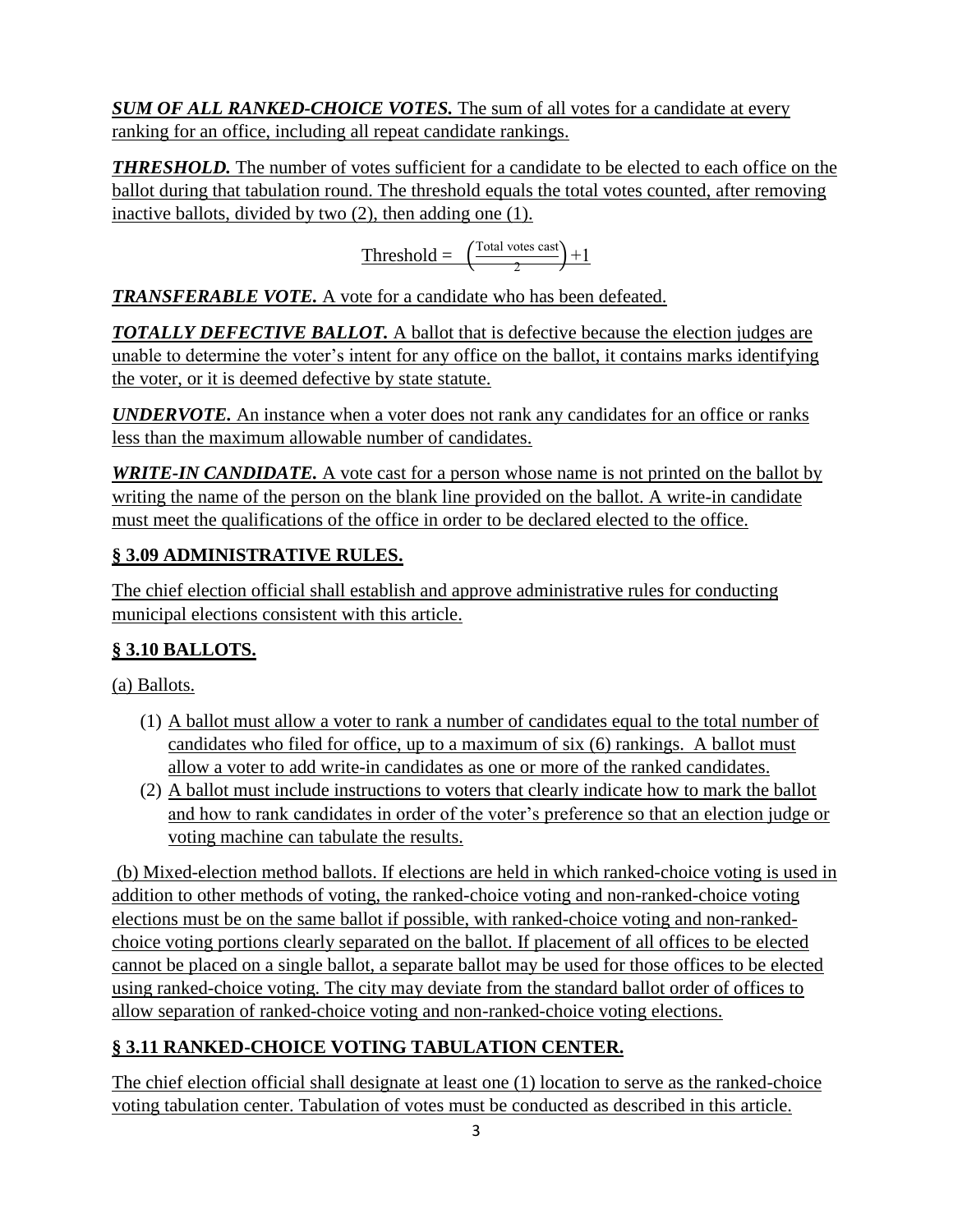# **§ 3.12 TABULATION OF VOTES.**

(a) Election day tabulation. For each office on the ballot, the number of first-choice votes cast for each candidate shall be tabulated by compiling the results from each precinct ballot counter plus accepted absentee ballots. If the vote total for a candidate, other than a write-in candidate, is equal to or greater than the maximum possible threshold, the tabulation for that office is complete.

(b) For any office which does not have a candidate reaching or exceeding the maximum possible threshold, the process shall proceed to Tabulation Rounds as described in clause (c) below. At any time after tabulation begins, the chief election official may declare a recess in the tabulation process. Notice of such recess, which must include the date, time and location at which the process of recording and tabulating votes will resume and the reason for the recess, shall be posted on the door(s) of the ranked-choice voting tabulation center.

(c) Tabulation round(s).

- (1) Tabulation of votes shall proceed in rounds for each office to be counted. The total number of first choice votes for each candidate, including write-in candidates, shall be tallied.
- (2) During any round of tabulation, when a skipped ranking, overvote, or repeat candidate ranking is encountered on a ballot, that ballot shall count towards the highest continuing ranking candidate that is not a skipped ranking, overvote, or repeat candidate ranking. If any ballot cannot be advanced because no further continuing candidates are ranked on that ballot, or because the only votes for further continuing candidates ranked on that ballot are either overvotes or repeat candidate rankings, the ballot shall become an inactive ballot. Inactive ballots shall not count towards any candidate in that round or in subsequent rounds for the office being counted.
- (3) During each tabulation round, the chief election official shall establish the threshold to be declared the winner at the conclusion of that round. Inactive ballots are not included when establishing the threshold.
- (4) At the end of each tabulation round, if a candidate has a vote total that is equal to or greater than the threshold determined in (3) above, the tabulation is complete. If no candidate meets the threshold, the candidate with the least number of votes, and all candidates for whom it is mathematically impossible to be elected, are eliminated.
- (5) The chief election official must resolve ties between candidates with the fewest votes by lot. The candidate chosen by lot proceeds to the next round or wins. The result of the tie resolution must be recorded and reused in the event of a recount.
- (6) Prior to starting subsequent rounds of tabulation, the chief election official must transfer all votes counted for the eliminated candidate(s) in the previous round to the next ranked continuing candidate. The total number of transferred votes shall be added to the total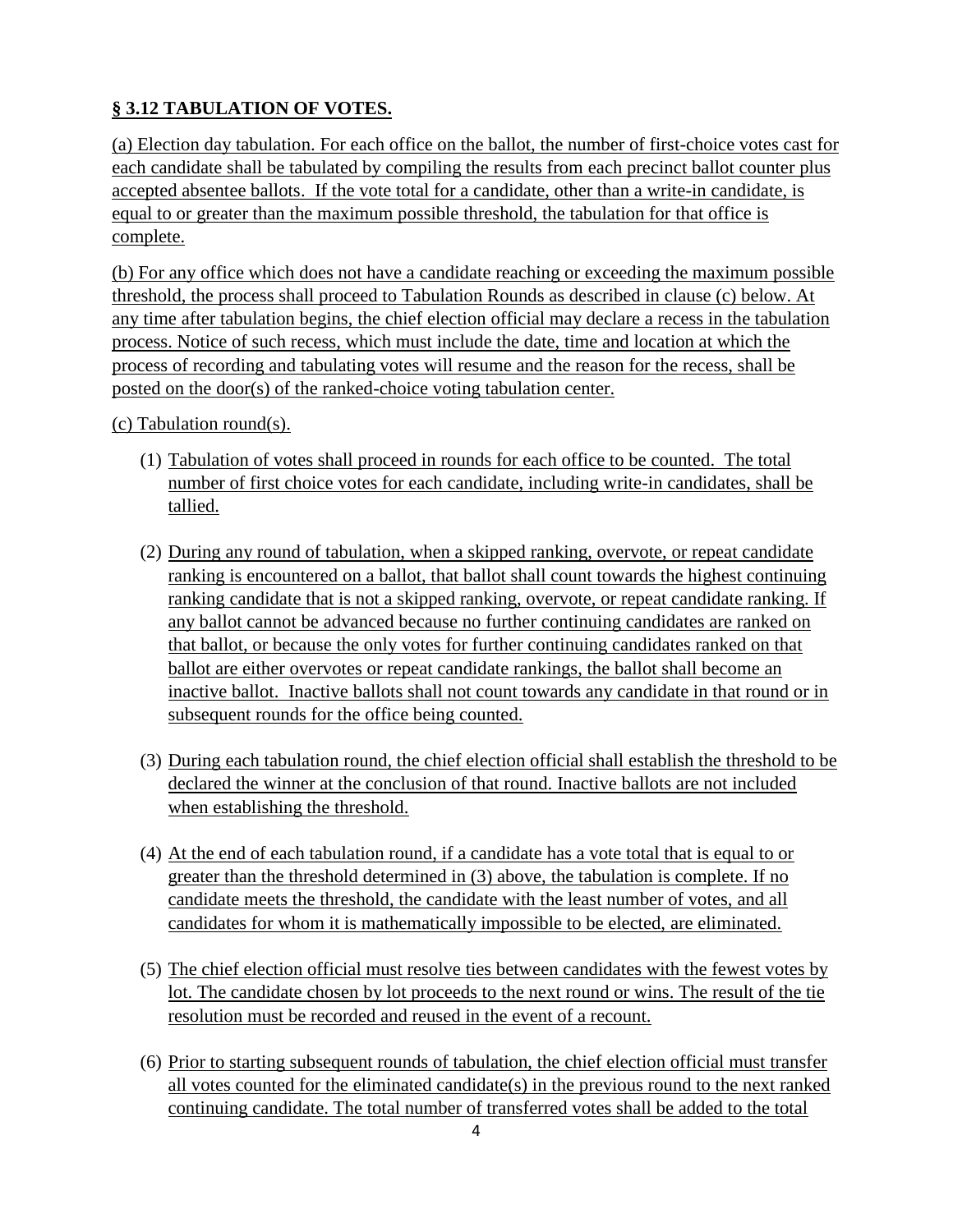number of votes for each candidate from the previous round.

(7) Tabulation rounds continue until one (1) candidate reaches the threshold, or until only one (1) continuing candidate remains.

### **§ 3.13 TIED VOTES.**

The chief election official must resolve a tie by lot.

(a) Notice to candidates with tied votes. The chief election official must notify all candidates with tied votes that the tie will be resolved by lot. This notice must be sent at least one (1) hour prior to resolving the tie by lot. The notice must be sent through a medium that would generally be capable of reaching a person within the one-hour period, such as face-to-face, a fax, an email, an instant message, a text, a video chat, a telephone call, or a voicemail. The chief election official is not required to confirm that the notice is received by a candidate before resolving a tie by lot. A tie may be resolved by lot even though some or all of the candidates who have tied votes are not present.

(b) Witnesses. The resolving of the tie by lot must be witnessed by two (2) election judges who are members of different major political parties.

(c) Video. The resolving of a tie by lot shall be recorded through any audio and visual recording technology.

(d) Media. The chief election official shall allow the media to view the resolution of a tie by lot.

## **§ 3.14 REPORTING RESULTS.**

(a) Precinct summary statement. Each precinct must print a precinct summary statement, which must minimally include the number of votes in the first ranking for each candidate.

(b) Summary statement. The ranked-choice voting tabulation center must print a summary statement, which must include the following information: total votes cast, number of undervotes, number of totally defective and spoiled ballots, threshold calculation, total first choice rankings for all candidates, round-by-round tabulation results, including simultaneous batch eliminations and defeated candidate transfers, and exhausted ballots at each round.

(c) Election abstract. The election abstract must include the information required in the rankedchoice voting tabulation center summary statement, with the addition of the number of registered voters by precinct, the number of Election Day voter registrations, the number of absentee voters, and all other information required by law.

## **§ 3.15 RECOUNTS.**

(a) Publicly funded recounts. A defeated or eliminated candidate may request a publicly funded recount if the difference between the vote total for that candidate and for the winning or lowestranked continuing candidate is less than the required percentage as provided by Minnesota Statutes Section 204C.36, subd. 1, as amended.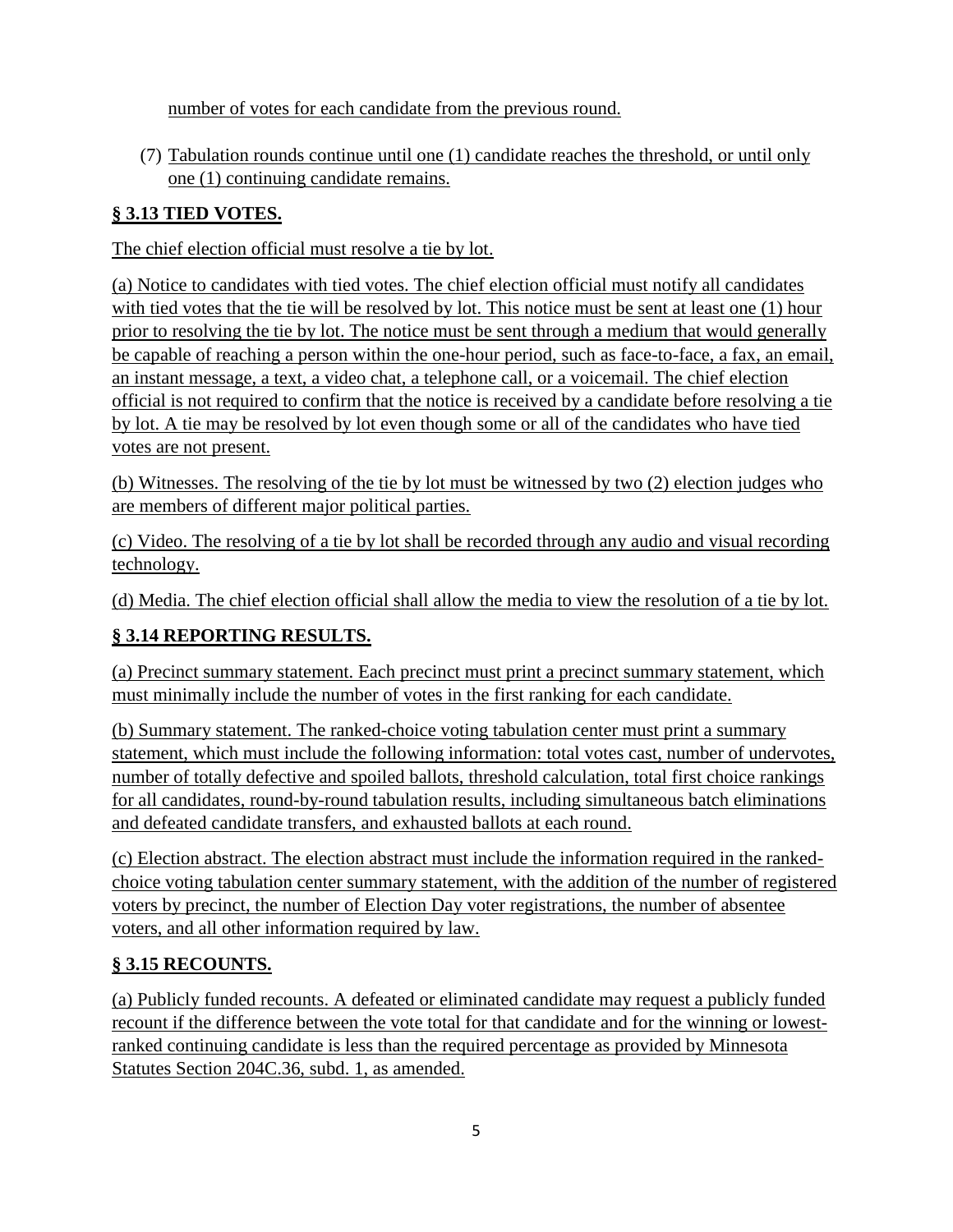- (1) Candidates shall file a written request for the recount with the city clerk. All requests shall be filed during the time for notice of contest of election for which a recount is sought.
- (2) Upon receipt of a request made pursuant to this section, the city shall recount the votes for a municipal office at the expense of the city.

(b) Discretionary candidate recounts. A candidate defeated or eliminated when the vote difference is greater than the difference required in clause (a), may request a discretionary recount at the candidate's own expense.

- (1) Candidates shall file a written request for the recount with the city clerk. All requests shall be filed during the time for notice of contest of election for which a recount is sought.
- (2) The votes shall be recounted as provided in this section if the requesting candidate files with the city clerk a bond, cash, or surety in an amount set by the city for payment of the recount expenses.

(c) Notice of contest. Time for notice of contest of election to a municipal office which is recounted pursuant to this section shall begin to run upon certification of the results by the city council.

(d) Scope of recount. A recount conducted as provided in this section is limited in scope to the determination of the number of votes validly cast for the office to be recounted. Only the ballots cast in the election and summary statements certified by the election judges may be considered in the recount process.

(e) The provisions of Minnesota Statutes Section 205.185, as amended, govern recounts of municipal elections.

# **§ 3.16 ELECTRONIC VOTING SYSTEMS.**

All provisions of Minnesota Statutes pertaining to electronic voting equipment systems apply, to the extent they are not inconsistent with this article. Any voting equipment system used to conduct an election under this section must be authorized by the county auditor pursuant to Minnesota Statutes Section 206.58, as amended.

## **§ 3.17 TESTING OF VOTING SYSTEMS.**

The chief election official shall have the voting system tested to verify that the system will correctly mark ballots using all methods supported by the system, and count the votes cast for all candidates and on all questions per Minnesota Statutes Section 206.83, as amended. In addition to all requirements of Minnesota Statutes Section 206.83, as amended, the equipment must be tested to ensure that each ranking for each candidate is recorded properly, and must be tested to ensure the accuracy of software used to perform vote transfers and produce results.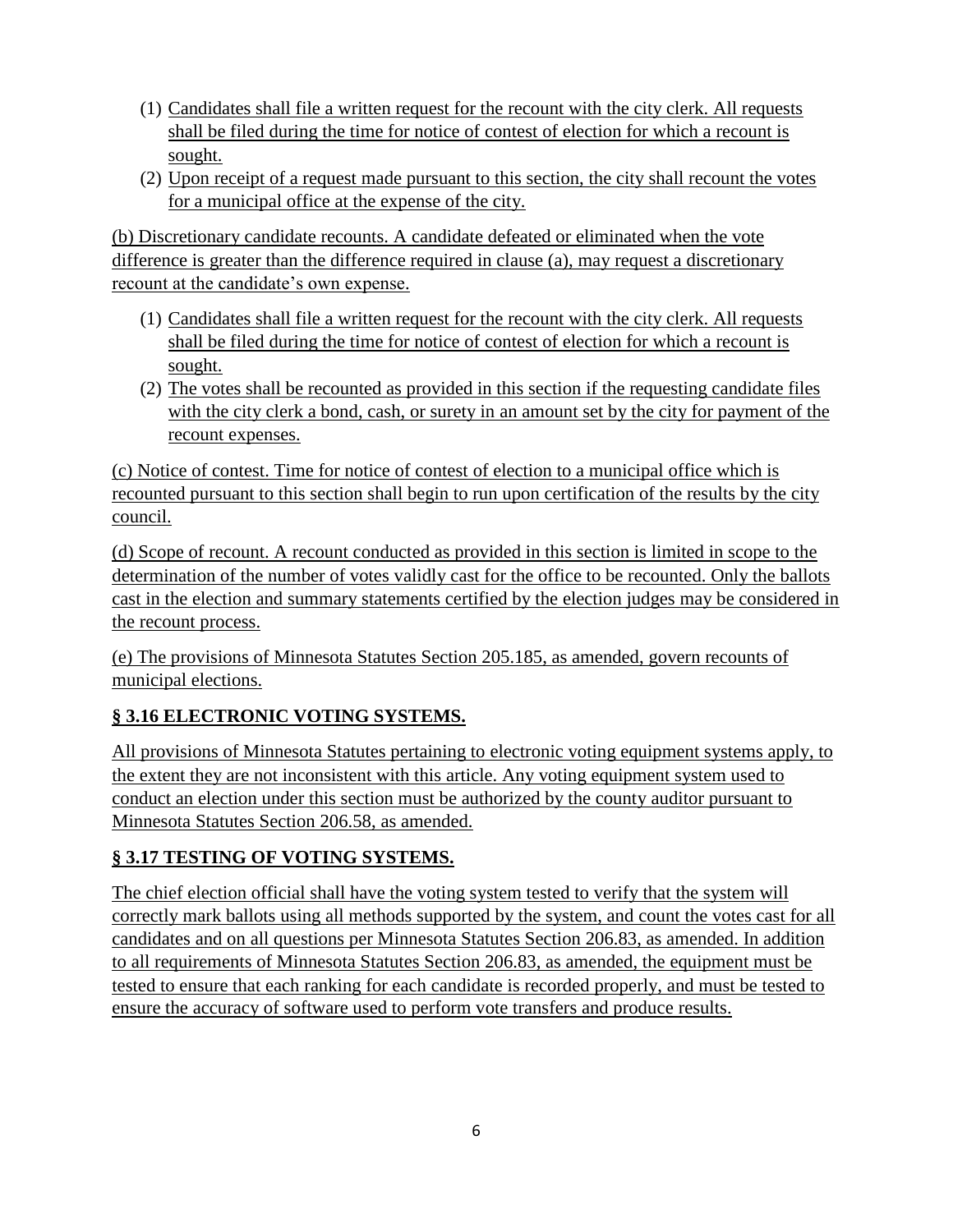## **§ 3.18. POST-ELECTION REVIEW OF TABULATION OF RESULTS.**

(a) The chief election official shall oversee a post-election review of the tabulation results, except in cases where the initial tabulation was conducted using a hand count of ballots, in which case a post-election review is not required.

(b) Selection of review date; notice. At canvass, the chief election official must set the date, time and place for the post-election review. The post-election review shall be open to the public and notice of its date, time and place shall be posted at the tabulation center at least 72 hours prior to its start.

(c) Scope of review. The post-election review shall encompass all votes cast for one district seat on the City Council that was not decided solely by a first ranked choice tabulation. Except:

- (1) If there was more than one district seat that was not decided solely by a first ranked choice tabulation, the chief election official shall select, by lot, the district seat to be counted. If there are no district seats that proceeded to a second round tabulation, then the review shall be done on the votes for a city-wide race that was not decided solely by a first ranked choice tabulation. In elections where there was more than one city-wide race that was not decided solely by a first ranked choice tabulation, the chief election official shall select the office by lot.
- (2) If there are no city-wide municipal offices and no district seats on the city council that proceeded to second round tabulation, then there shall be no post-election review of the tabulation.

(d) Using the actual ballots cast for the office selected, election judges shall conduct a hand count tabulation of ballots cast, using procedures called for in this article and administrative rules.

(e) Standard of acceptable performance by voting system. A comparison of the results compiled by the tabulation method with the results compiled by the post-election review must show that the results differed by no more than the applicable percentage requirement, as provided by Minnesota Statutes, Section 206.89 subd. 4, as amended. Valid votes that have been marked by the voter outside the vote targets or using a manual marking device that cannot be read by the voting system must not be included in making the determination whether the voting system has met the standard of acceptable performance.

(f) Additional review if needed. Additional review(s) may be required as follows:

(1) First additional review. If a test under clause (c) reveals a difference greater than the applicable percentage threshold, as provided by Minnesota Statutes, Section 206.89, subd. 4, as amended, the chief election official must immediately select by lot an additional race for review. The additional review must be completed within two (2) days after the office is selected and the results immediately reported to the county auditor.